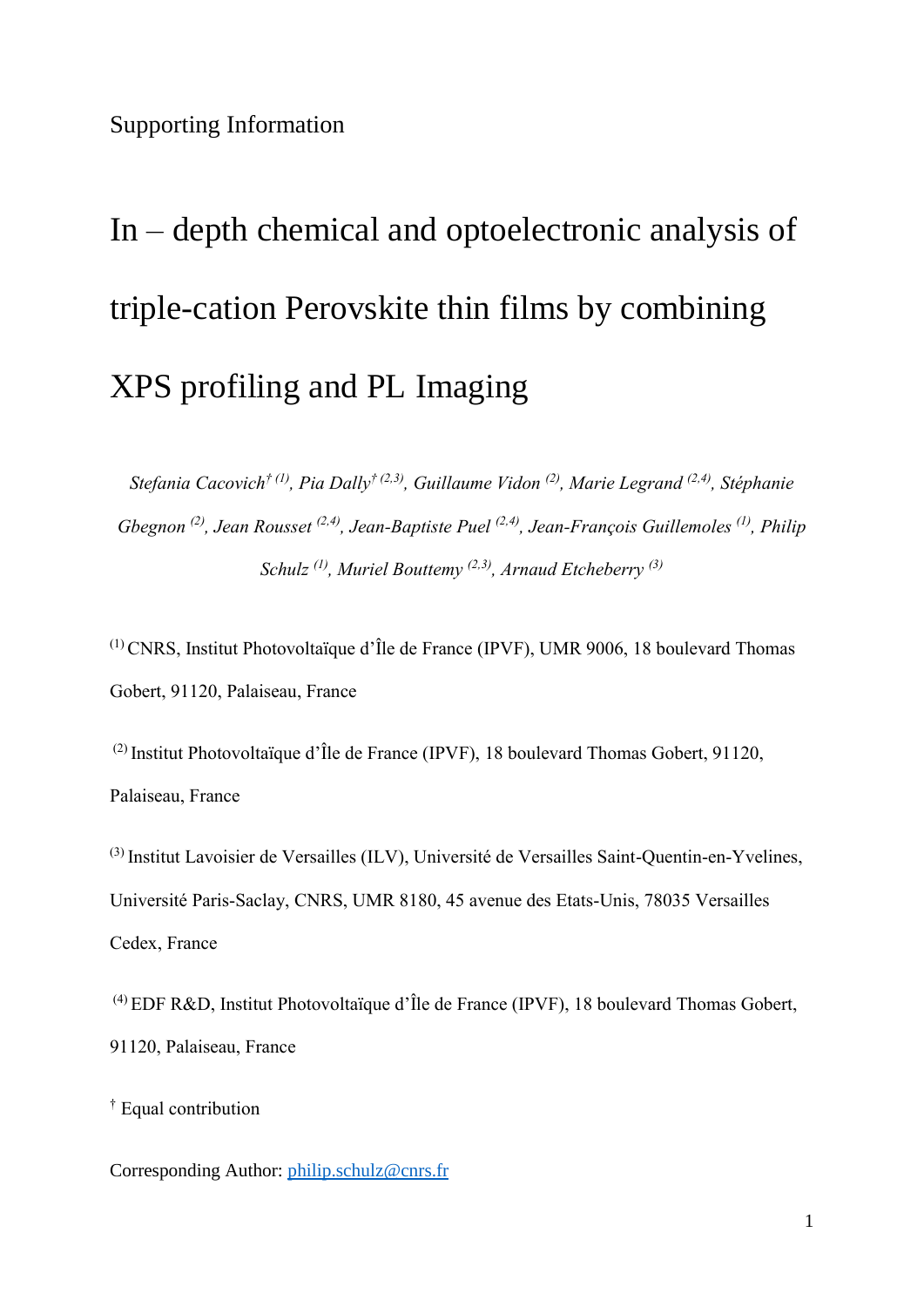

**Figure S1**. XPS high-resolution spectra of Br 3d, C 1s, N 1s, I 3d, Pb 4f and Cs 3d for the 4 studied samples. The C – N contribution at  $288.3 \pm 0.2$  eV corresponds to the FA<sup>+</sup> environment and the peak at  $286.4 \pm 0.2$  eV to the MA<sup>+</sup> one. The obtained spectra for the 4 samples are strictly identical, demonstrating identical chemical perovskite atomic network.

| Atomic %     | <b>Fresh Perovskite</b> | After 1h analysis |
|--------------|-------------------------|-------------------|
| $I3d_{5/2}$  | 30.9                    | 30.7              |
| $Pb4f_{7/2}$ | 9.5                     | 10.0              |
| N1s          | 18.7                    | 18.7              |
| $Cs3d_{5/2}$ | 0.6                     | 0.5               |
| C1s          | 33.9                    | 33.8              |
| O1s          | 0.6                     | 0.8               |
| Br3d         | 5.8                     | 5.7               |

**Table S1**. Atomic percentage of I3d*5/2*, Pb4f*7/2*, N1s, Cs3d5/2, C1s, O1s and Br3d for fresh Perovskite and after 1h of analysis under X-ray beam.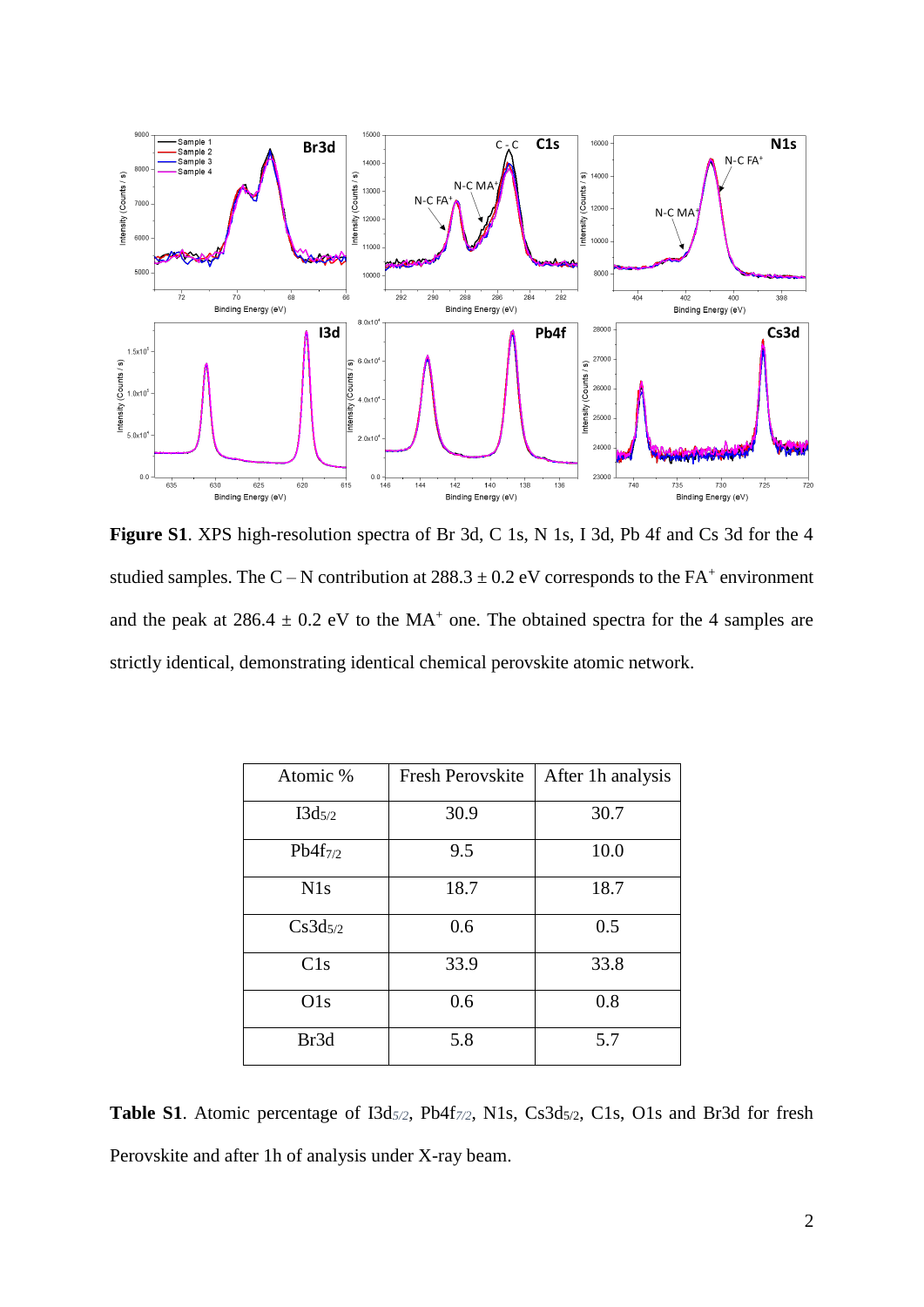| Crater number                | Estimated remaining<br>thickness [nm]     | <b>Average Roughness</b><br>$(RMS)$ [nm] |
|------------------------------|-------------------------------------------|------------------------------------------|
| Surface before<br>sputtering | 400                                       | $14 \pm 2$                               |
| 2                            | 250                                       | $17 \pm 2$                               |
| 3                            | 200                                       | $17 \pm 3$                               |
| 4                            | 150                                       | $18 \pm 3$                               |
| $\overline{5}$               | 100                                       | $16 \pm 4$                               |
| 6                            | Interface perovskite<br>/TiO <sub>2</sub> | $20 \pm 5$                               |

**Table S2**. Values of the average roughness measured via Gwyddion software for different estimated thicknesses in the perovskite layer.



**Figure S2**. XPS high-resolution spectra of Pb 4f, N 1s, C 1s, I 3d and Br 3d, before sputtering (Ref) and after 60 s (crater  $2 - 250$  nm), 120 s (crater  $3 - 200$  nm), and 180 s (crater  $4 - 150$ nm) of sputtering.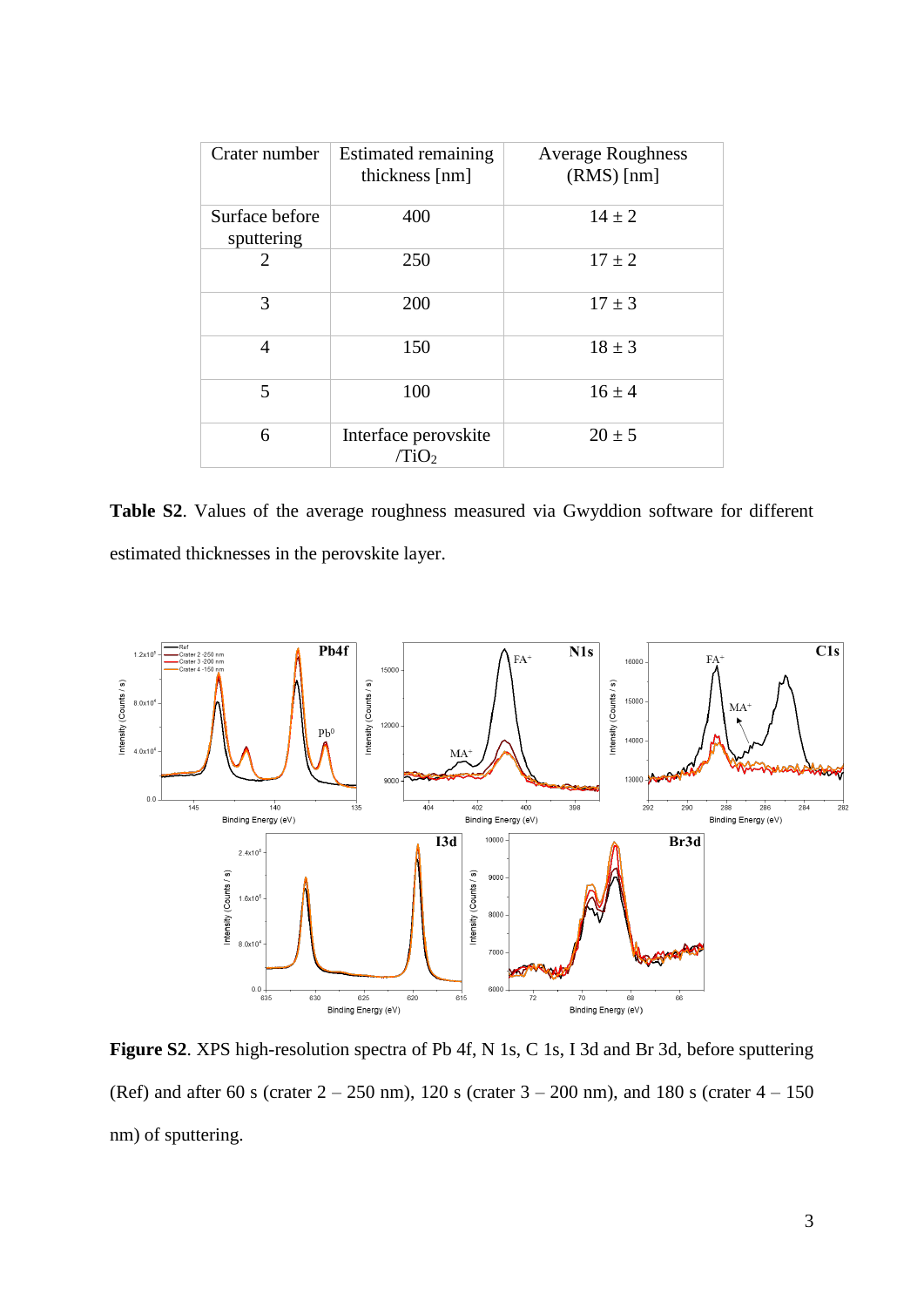

**Figure S3**: Fitting result of the time resolved measurement. (a-d) Experimental decays at three fluences  $(4, 10, 30e11$  ph.cm<sup>-2</sup>) overlaid with the fitting model (green dashes). (e) Fitted top surface recombination velocity as a function of the thickness of the Ar etched crater.

## **Modeling time resolved photoluminescence**

The model we used to interpret the decays is the 1d-Drift-Diffusion model. This model is the following. (Ref S1)

We consider a slab of intrinsic semiconductor of thickness  $L$  (the thickness is changed in the model for each etching time). The laser pulse will generate excited charges in the device. We consider that the electron and hole density to be equal at all position in the thickness and time. We model the time and space (in thickness) dependent photo generated carrier density  $\Delta n(z,t)$ with the 1d-Drift-Diffusion equation:

$$
\frac{\partial \Delta n}{\partial t} = D \frac{\partial^2 \Delta n}{\partial z^2} - k_1 \Delta n - k_2 \Delta n^2 + g(z, t)
$$
 (S1)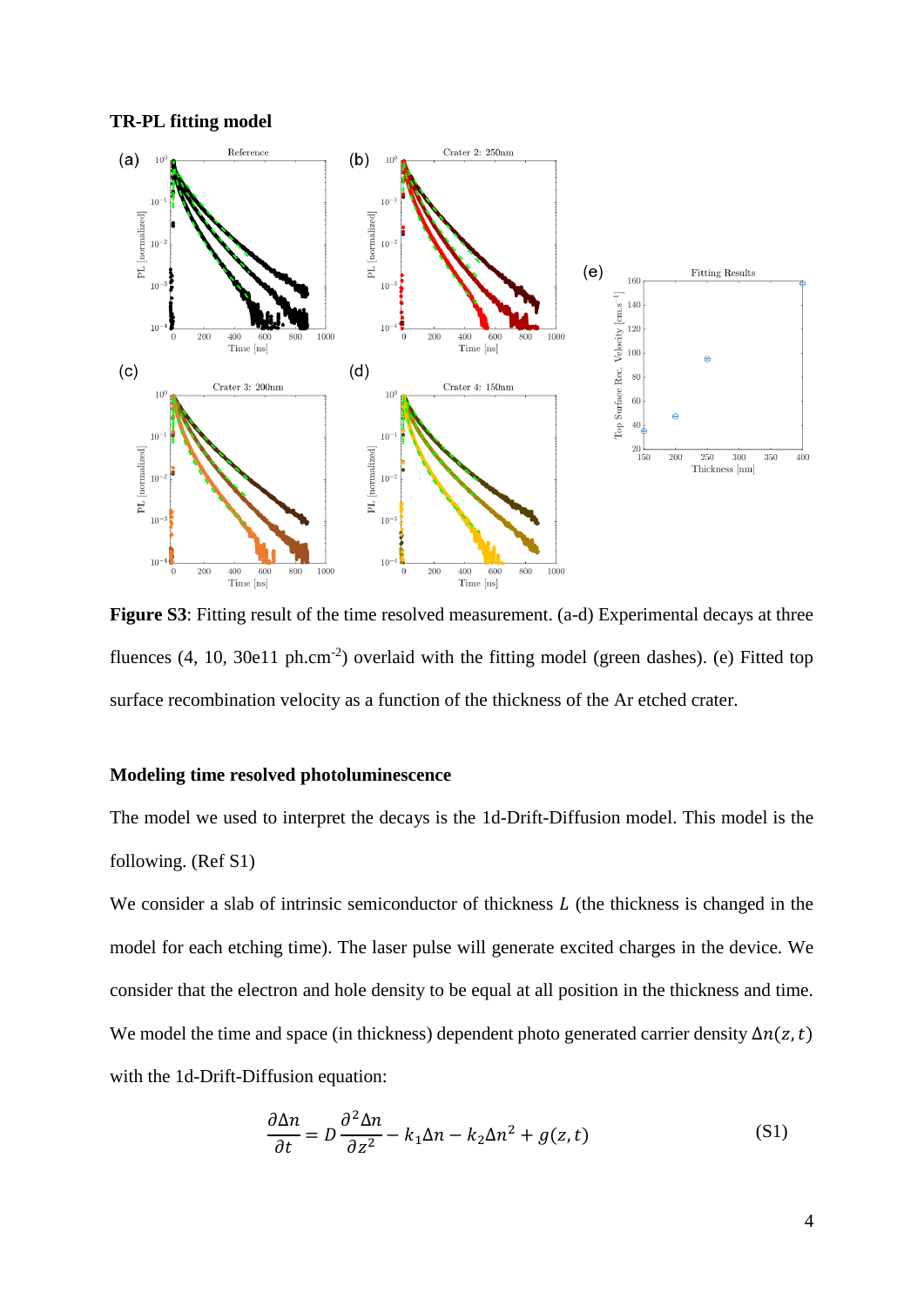With the effective diffusion coefficient D, the SRH recombination constant  $k_1$  and the radiative external recombination coefficient  $k_2$ . The laser pulse is modeled via the time dependent generation rate  $q$  via:

$$
g(z,t) = \left[n_\gamma \alpha e^{-\alpha z}\right] \times \left[\frac{1}{\sqrt{2\pi}\sigma} \exp\left(\frac{-t^2}{2\sigma^2}\right)\right]
$$

That is Beer-Lambert's absorption law with  $\alpha$  the absorption coefficient at the laser wavelength  $\alpha(532nm) = 5e4 \text{ cm}^{-1}$  and  $n_{\gamma}$  the fluence in ph.cm<sup>-2</sup>pulse<sup>-1</sup> which is varied during the experiment. The right part of g is a Gaussian temporal profile of duration  $\sigma = 5 \text{ps}$  in the simulation.

The boundary conditions to solve Eq S1 are the following:

$$
\left\{\frac{\partial \Delta n}{\partial z}\Big|_{z=0} = S_{top}\Delta n(z=0,t)
$$

$$
\left\{\frac{\partial \Delta n}{\partial z}\Big|_{z=L} = -S_{bot}\Delta n(z=L,t)
$$

They represent non-radiative recombination at the interfaces.

The implementation of the model is made via a Matlab code using the pdepe function to solve the partial differential equation. A fitting procedure was coded and has the following properties:

- 1. A unique model is fitted for all the selected fluences. That means that only one value for the physical parameters is fitted – no fluence dependent values are fitted.
- 2. The uncertainties on the fitted parameters are estimated using the nlparci method. They are an estimate of the uncertainties – which are difficult to determine for this non-linear fitting method. (Ref S2)

| <b>Parameter</b> | <b>Symbol</b> | Value                                                   | Comment |
|------------------|---------------|---------------------------------------------------------|---------|
| Thickness        |               | Varied for each set of $\parallel$ From the expectation |         |
|                  |               | curves                                                  |         |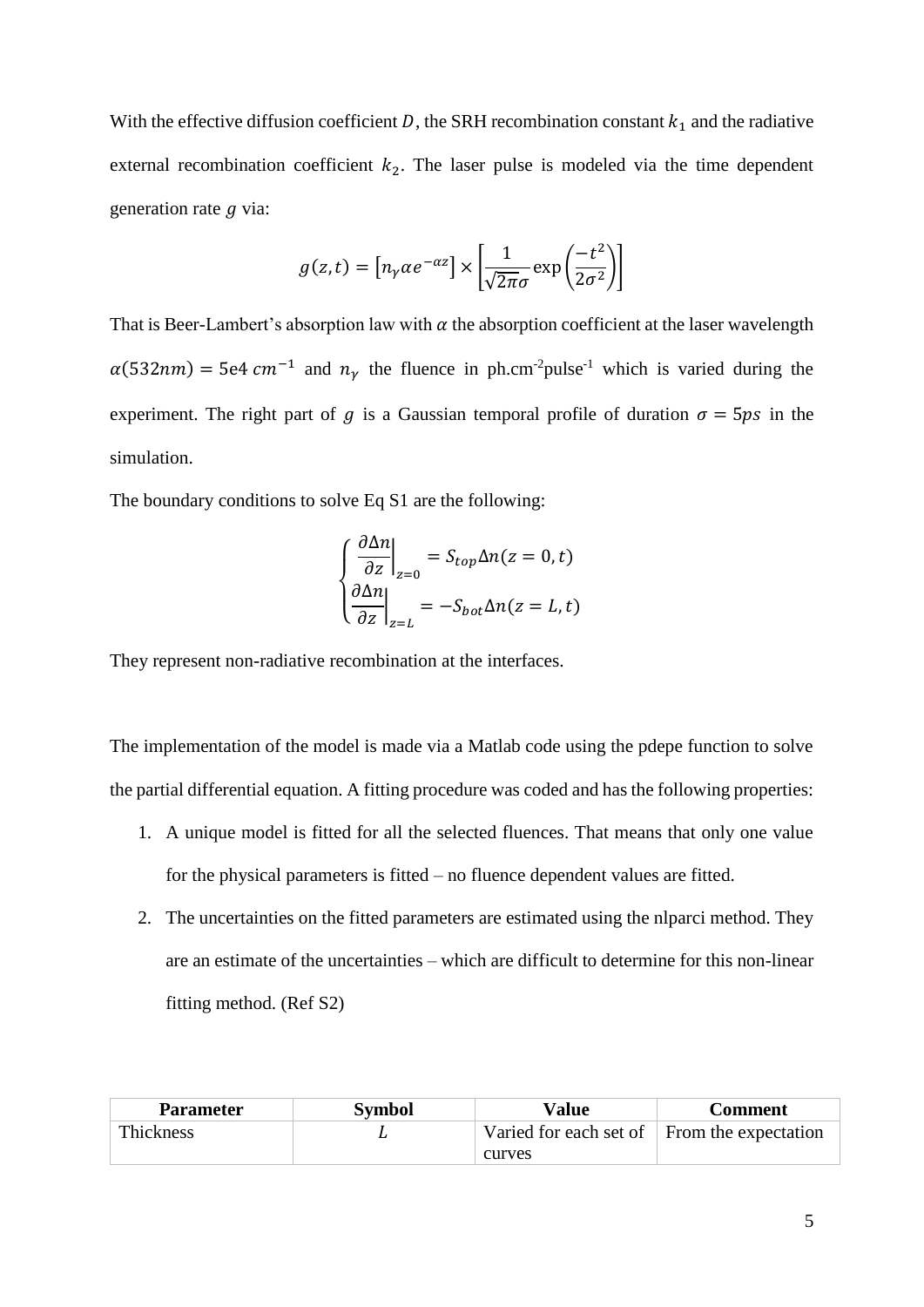| <b>Bulk defect SRH</b><br>coefficient              | $k_1$            | $1e6s^{-1}$                                         | <b>Estimation</b> from<br>previous knowledge              |
|----------------------------------------------------|------------------|-----------------------------------------------------|-----------------------------------------------------------|
| Radiative<br>recombination<br>coefficient          | $k_{2}$          | $3 \times 10^{-10}$ cm <sup>3</sup> s <sup>-1</sup> | Fitted from the full<br>cell reference                    |
| Diffusion coefficient                              | D                | $1 \times 10^{-2}$ cm <sup>2</sup> s <sup>-1</sup>  | From a fit of the thin<br>film reference.                 |
| <b>Bottom</b> surface<br>recombination<br>velocity | $S_{bot}$        | $0cm. s^{-1}$                                       | Hypothesis to<br>compare the impact<br>of the top surface |
| Absorption<br>coefficient at 532nm                 | $\alpha$ (532nm) | 5e4 $cm^{-1}$                                       | <b>Estimated from</b><br>absorption<br>measurements       |

**Table S3**. Model parameters values.

The model parameters are presented in Table S1. We chose to estimate the bulk recombination coefficient  $k_1$  to  $10^6 s^{-1}$  as this value is close to what we found previously for our baseline perovskite.

To analyze the impact of the etching on the recombination, we fitted for each set of curves (ad of Fig. S2) the drift diffusion model with only one varying parameter: the top surface recombination velocity  $S_{ton}$ . The results are given in Fig S2 (e). We observe that the top surface recombination velocity is found to decrease with the decreasing thickness. This suggests that the etching did not compromise the quality of the surface. With the fitted parameters, bulk nonradiative recombination account for 22% (400nm-thick device) to 27% (150nm-thick device) of all recombination at 1 sun equivalent illumination, while top-surface recombination account for 77% (400nm-thick device) to 71% (150nm-thick device). The remaining are radiative recombination.

**Impact of the value of the parameter k1 on fitting results**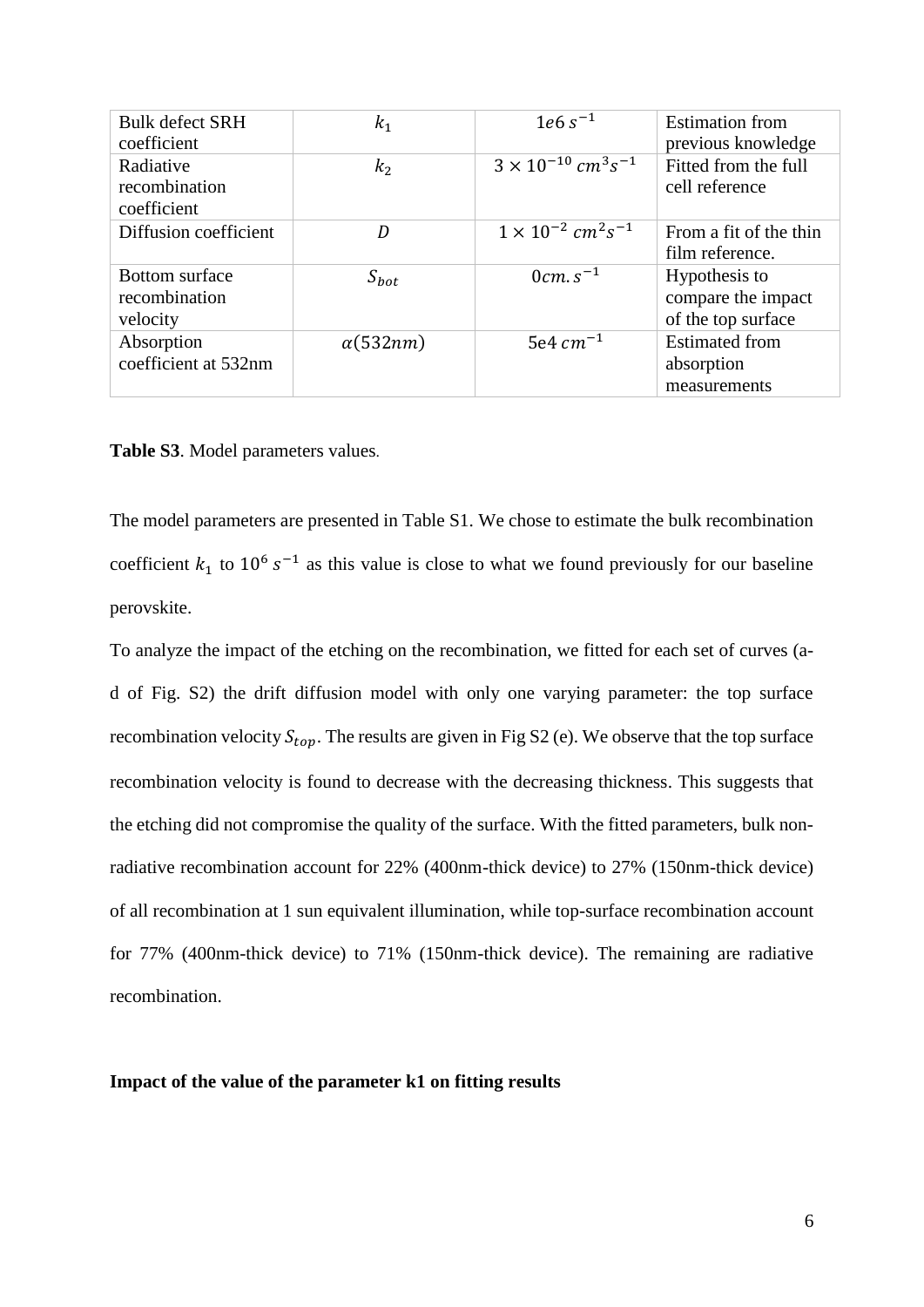To check the influence of the parameter k1 we reperform the fit with different values of k1. The base value was set to  $k1=1e6$  s-1. We test two other values: dividing by two or multiplying by two. We obtain the following fitting results:



**Figure S4**: Fitting results with different values of k1 used. Blue corresponds to what is given in the article. Orange is when k1 is divided by two. Grey when k1 is doubled. For all, the uncertainty from the fitting procedure was of the order of 1 cm/s.

We see that some conclusions are true irrespective of the value of k1: the value of the surface recombination parameter decreases for thinner craters. This confirms that the Ar Etching is not causing major damage to the surface recombination in the TR-PL experiment.

When the value of k1 is reduced (orange bars), the surface recombination is increased which is coherent: the model needs to have a certain amount of non-radiative recombination that can either come from the surface or the bulk of the material. As we mentioned in the main text, this makes that the parameters k1 and Stop are highly anti correlated. In [\[3\],](https://doi.org/10.1063/1.5143121) Hutter et al explain how TR-PL is a powerful tool but cannot distinguish different sources of non-radiative recombination one from the other. That is why we choose to fix the value of k1 and to interpret the variations of non-radiative recombination in terms of surface recombination.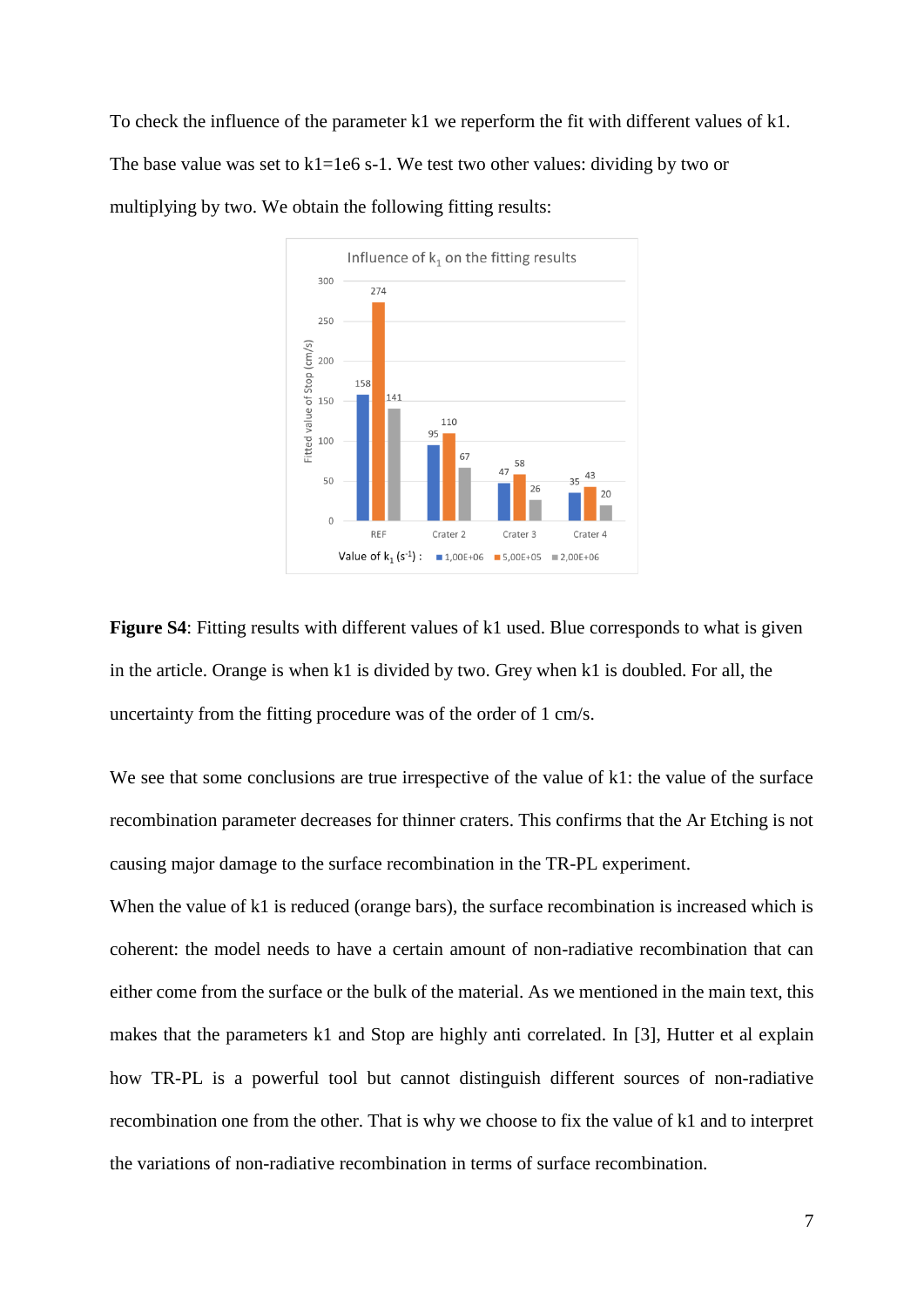#### **Modeling the effect of thickness on PL peak**

In order to decorrelate the effect of thickness and potential surface modification on steady-state hyperspectral PL acquisitions, we performed drift-diffusion simulation with Atlas solver. We modelled the effect of thickness decrease keeping material properties constant in order to conclude on its impact on PL. We observed in **Figure S3** that when the thickness is decreased, the PL peak decreases which is in agreement with the observed analysis. When the thickness decreases, the surface recombination exhibits a more significant effect. The surface/volume ratio increases which leads to a decrease in bulk recombination versus surface recombination. Complementary experimental analysis detailed in the main section of the manuscript aids in deducing whether the thickness is the only factor impacting the PL peak intensity decrease or if the surface recombination is changed at the same time.



**Figure S5.** Influence of the perovskite thin film thickness on the maximum PL intensity. The incident illumination power was varied from 1 W/cm<sup>2</sup> to 1e5 W/cm<sup>2</sup>.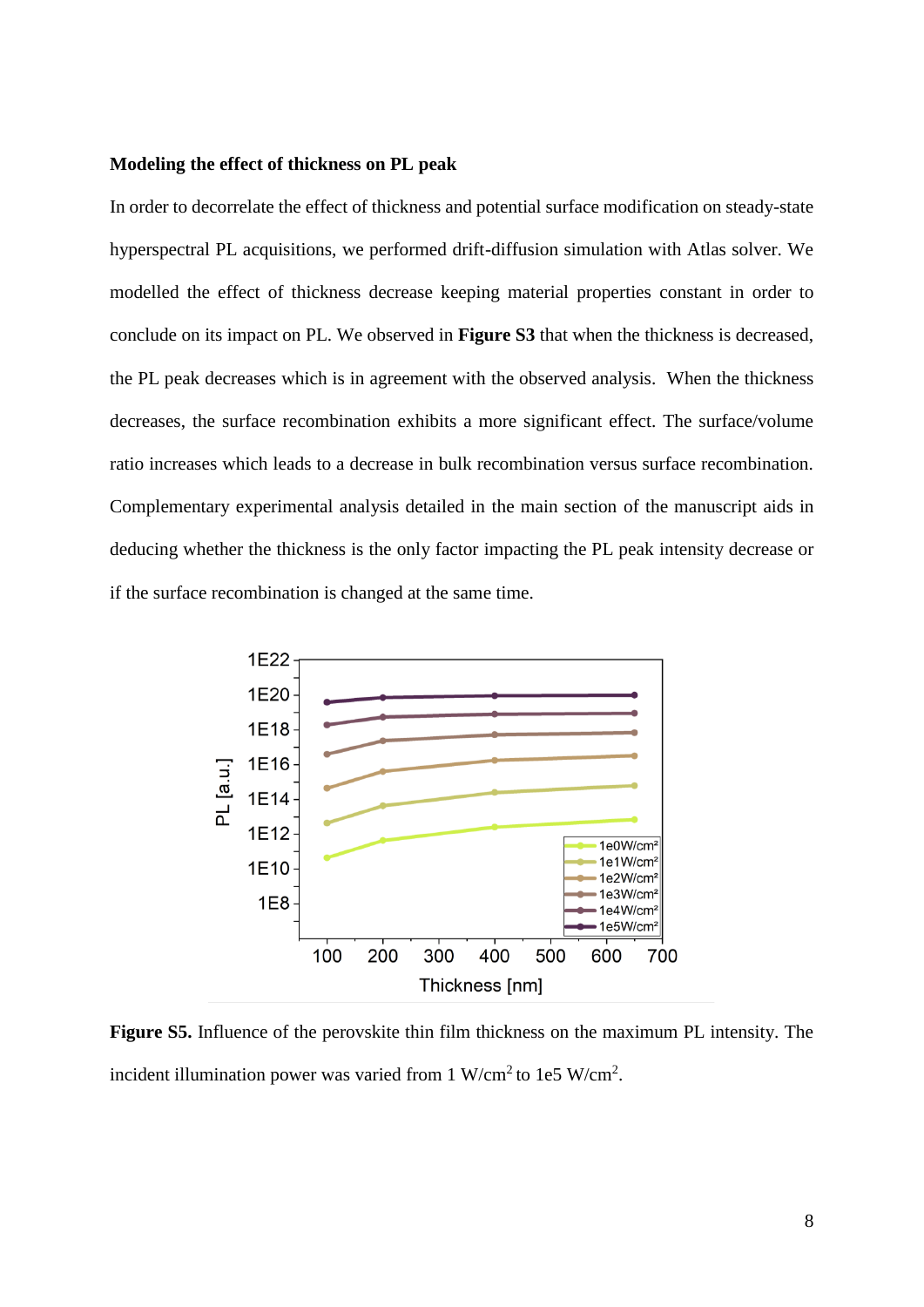

Figure S6. PL average spectra and corresponding fitting curve for reference sample, crater 2 and crater 4. The model used for the fitting is based on Planck's law as described in the main text.



## **Comparison of morphology and lifetime maps**

**Figure S7:** (a-d) Maps of the average PL signal between t=0 and t=3ns for each of the samples. (e-h) Lifetime maps as shown in the main article. (i) Histogram of the lifetime maps values.